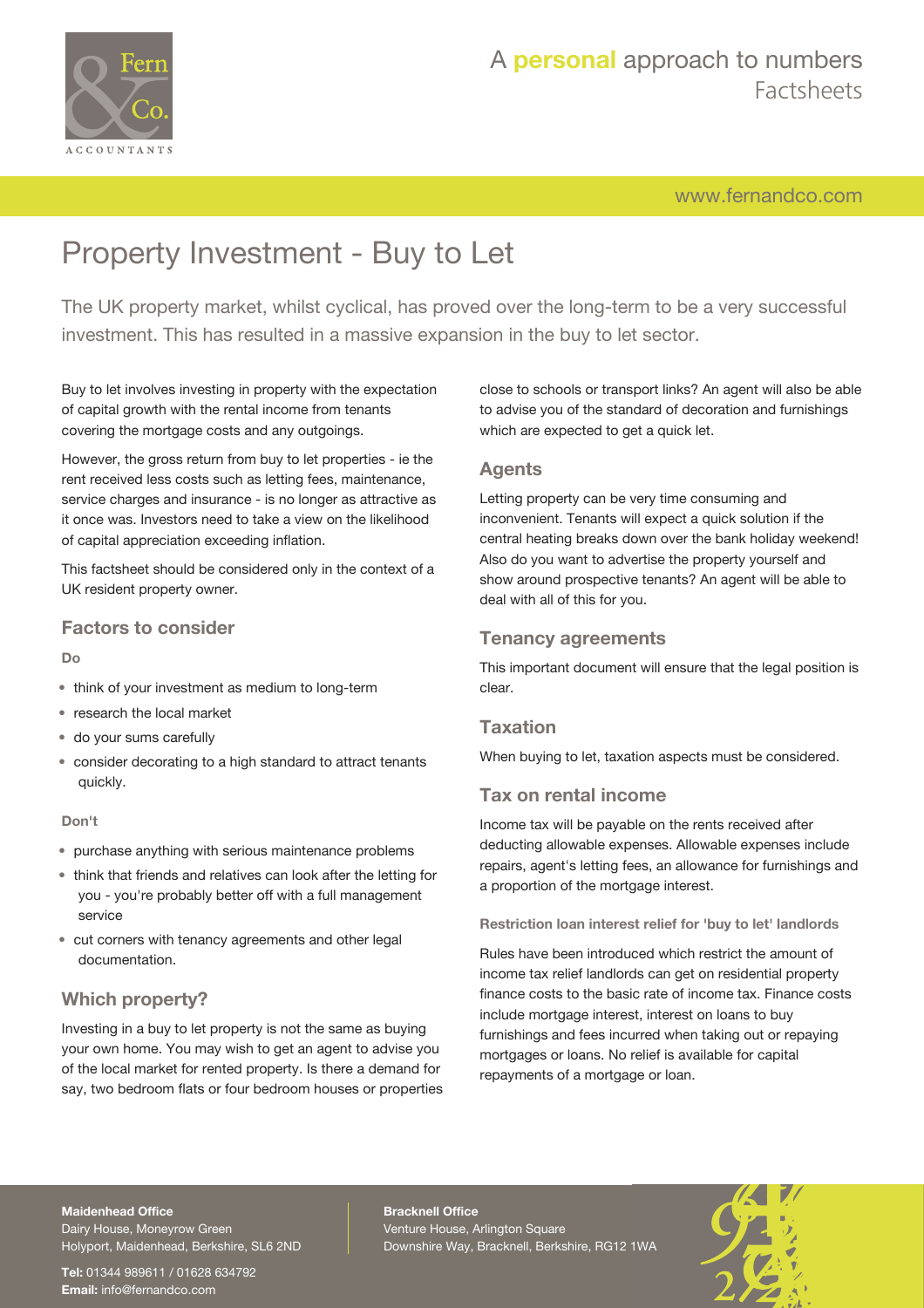

## A **personal** approach to numbers Factsheets

## [www.fernandco.com](http://www.fernandco.com)

Landlords are no longer able to deduct all of their finance costs from their property income. They will instead receive a basic rate reduction from their income tax liability for their finance costs. This restriction does not apply to landlords of furnished holiday lettings.

#### **Replacement of furnishings**

A relief enables all landlords of residential dwelling houses to deduct the costs they actually incur on replacing furnishings, appliances and kitchenware in the property. Relief is due on the cost of replacing furnishings to a wide range of property businesses.

Examples of eligible capital expenditure are:

- furniture
- furnishings
- appliances (including white goods)
- kitchenware

but excludes items which are fixtures.

However the relief is limited to the cost of an equivalent item if there is an improvement on the old item. The deduction is not available for furnished holiday lettings or where rent-aroom relief is claimed.

#### **Tax on sale**

Capital gains tax (CGT) will be payable on the eventual sale of the property. The tax will be charged on the disposal proceeds less the original cost of the property, certain legal costs and any capital improvements made to the property. This gain may be further reduced by any annual exemption available.

CGT is generally charged at 10%, within the basic rate and 20% for higher rates. However 18% and 28% rates apply to chargeable gains arising on the disposal of residential property that does not qualify for private residence relief.

CGT is payable on 31 January after the end of the tax year in which the gain is made.

From April 2020, a payment on account of any CGT due on the disposal of residential property is required to be made within 30 days of the completion of the disposal. This does not affect gains on properties which are not liable for CGT due to Private Residence Relief.

#### **Student lettings**

Buy to let may make sense if you have children at college or university. It is important that the arrangement is structured correctly. The student should purchase the property (with the parent acting as guarantor on the mortgage). There are several advantages to this arrangement.

#### **Advantages**

This is a cost effective way of providing your child with somewhere decent to live.

Rental income on letting spare rooms to other students should be sufficient to cover the mortgage repayments from a cash flow perspective.

As long as the property is the child's only property it should be exempt from CGT on its eventual sale as it will be regarded as their main residence.

The amount of rental income chargeable to income tax is reduced by a deduction known as 'rent a room relief' (£7,500). In this situation no expenses are tax deductible. Alternatively expenses can be deducted from income under normal letting rules where this is more beneficial.

## **Furnished holiday lettings**

Furnished holiday letting (FHL) is another type of investment that could be considered. This form of letting is short holiday lets as opposed to letting for the residential market.

The favourable tax regime for furnished holiday letting accommodation includes qualifying property located anywhere in the European Economic Area (EEA). In order to qualify for FHL treatment certain conditions have to be met. These include the property being available for letting for at least 210 days in each tax year and being actually let for 105

#### **Maidenhead Office**

Dairy House, Moneyrow Green Holyport, Maidenhead, Berkshire, SL6 2ND

**Tel:** 01344 989611 / 01628 634792 **Email:** [info@fernandco.com](mailto:info@fernandco.com)

**Bracknell Office** Venture House, Arlington Square Downshire Way, Bracknell, Berkshire, RG12 1WA